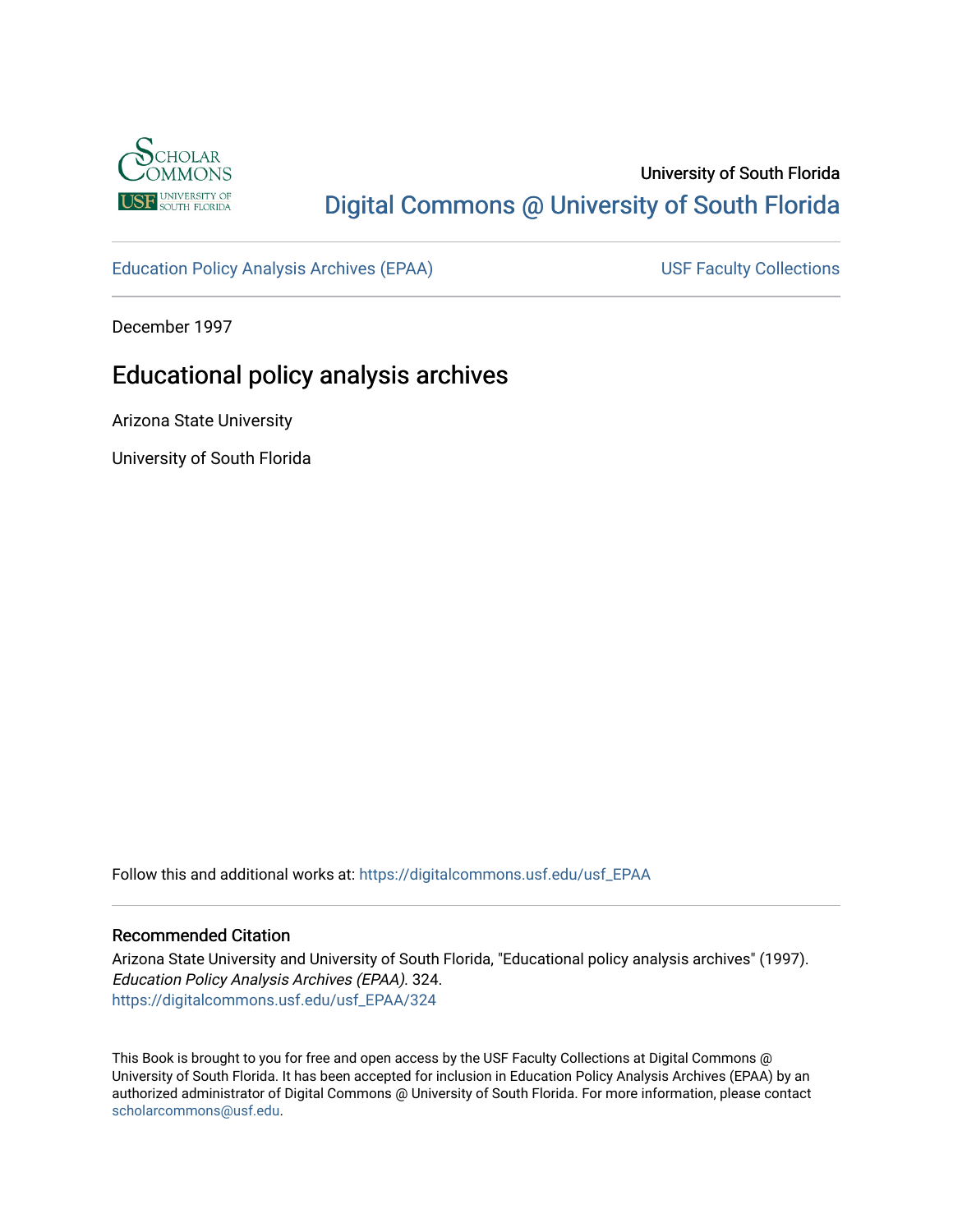# **Education Policy Analysis Archives**

**Volume 5 Number 22 December 9, 1997 ISSN 1068-2341**

A peer-reviewed scholarly electronic journal. Editor: Gene V Glass Glass@ASU.EDU. College of Education Arizona State University,Tempe AZ 85287-2411 Copyright 1997, the EDUCATION POLICY ANALYSIS ARCHIVES.Permission is hereby granted to copy any article provided that EDUCATION POLICY ANALYSIS ARCHIVES is credited and copies are not sold.

# **Changing Definitions and Off-loading Responsibility in Alberta's Post-Secondary System**

**Robert J. Barnetson Alberta College-Institutes Faculties Association Alberta, Canada**

#### **Abstract**

 The introduction of a performance-based funding mechanism by Alberta's provincial government alters the public definition of "educational quality" and fully shifts the responsibility for declining educational quality from the provincial government onto institutions. This article outlines the process by which the provincial government has compelled institutions to accept this redefinition and transfer despite the substantial loss of institutional autonomy it entails. The implications of this change are explored and possible reasons are suggested.

#### **Introduction**

 The introduction of performance indicators (PIs) in Alberta's performance-based funding mechanism has changed the definition of education quality and fully shifted the responsibility for providing a high-quality post-secondary education onto institutions. This ignores the pivotal role government funding plays in maintaining educational quality. One result of this process is a significant loss of institutional autonomy. A second result has been the imposition of a market model on education that shifts responsibility for education from government to individuals.

# **Background**

Alberta's public service has recently undergone a massive downsizing as the provincial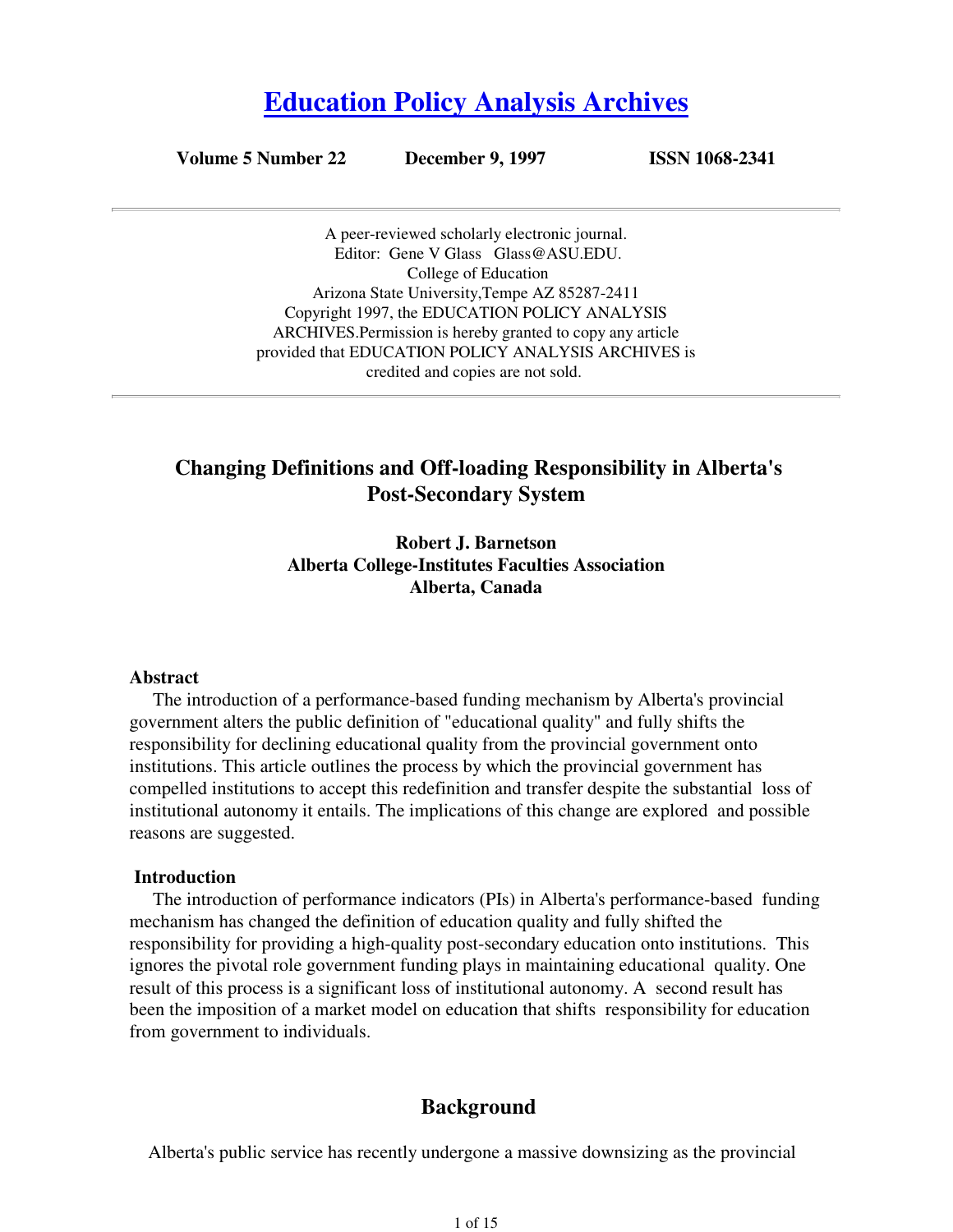government has eliminated its deficit through reductions in public spending. The decline in government funding to the post-secondary education (PSE) system totaled  $21\%$  between 1994 and 1997 (AECD, 1994). When coupled with spiraling enrollments and stagnant provincial funding, Alberta's 21 public colleges, universities and technical institutes have seen per-student, constant-dollar funding fall from \$6165 in 1980/81 to \$3267 in 1996/97--a reduction of 47% in 17 years. Funding and enrollment projections through 2005 suggests this pattern will hold (AAE, 1992; Treasury, 1997).

 This trend in post-secondary funding has occurred worldwide and concurrently with the contraction of the welfare state. This suggests a return to the classically liberal approach to government where liberty is defined as "freedom from restraint" in contrast to the reform liberal definition of liberty as the "freedom to act" (Gibbins and Youngman, 1996). This shift has been caused (or, alternately, legitimized) by large government deficits and debts.

## **Debt and deficit; revenue and expenses**

 Upon election in 1993, Alberta's government faced a substantial deficit and growing debt--the legacy a decade of upheaval in oil and gas prices--and set about attempting to reduce government expenditures. Government rhetoric about spiraling public-sector costs as the prime cause of both the debt and deficit, according to Kevin Taft, is largely inaccurate: overall government spending had been declining since 1986.

 "…(former premier Don) Getty's government had kept this decline fairly quiet, still wanting Albertans to believe they were getting 'the best' from their province, an expectation strongly engendered during the Lougheed years. As a result, the public was still under the misconception that Alberta spent far more than other provinces."

 The public belief that programs were still rich, reinforced by a strong public opposition to tax increases left open a whole new strategy for (current) Premier (Ralph) Klein's incoming government. He and his ministers strongly reinforced the mistaken perception that spending was out of control and argued vigorously to cut expenditures (Taft, 1997, p. 12). Between 1986 and 1992, Getty's cuts saw government spending fall by 15% (adjusted for inflation) and, by fiscal 1991/92, Alberta spent \$4593 per capita on public services as compared to the Canadian average of \$4758 (McMillian and Warrack, 1995). Yet, in June 1994, Klein told the Edmonton Journal, "When our government took over a year and a half ago, we saw uncontrolled spending" (Taft, 1997, p. 25).

 Cooper and Neu (1995) suggest that the real reason that expenditures had outstripped revenues during the Getty years was that the government was not only feeling the effects of the low resource prices, but also the effects of granting the oil-and-gas lobby tax breaks as oil prices fell. This means that the government received lower royalties because of lower prices and also absorbed a portion of the oil-and-gas companies' losses (due to these same lower prices) by accepting a lesser percentage of the sale price in royalties.

 McMillian and Warrack (1995) note that the government had three way to compensate for its deficit: (a) reducing public expenditures, (b) increasing revenues or (c) a combination of reducing expenses and increasing revenue. The decision to concentrate on the expense side of the government balance sheet (to preserve the Alberta Advantage of low taxes) was a conscious decision (as opposed to being the necessity Klein often portrays it as) and reflects the political difficulty of selling tax increases to Albertans used to low taxes.

## **The Alberta Advantage: Rhetoric or Reality?**

 The Alberta Advantage is premised on "a powerful combination of low taxes, fiscally responsible government, abundant natural resources and a well-educated workforce" (Klein,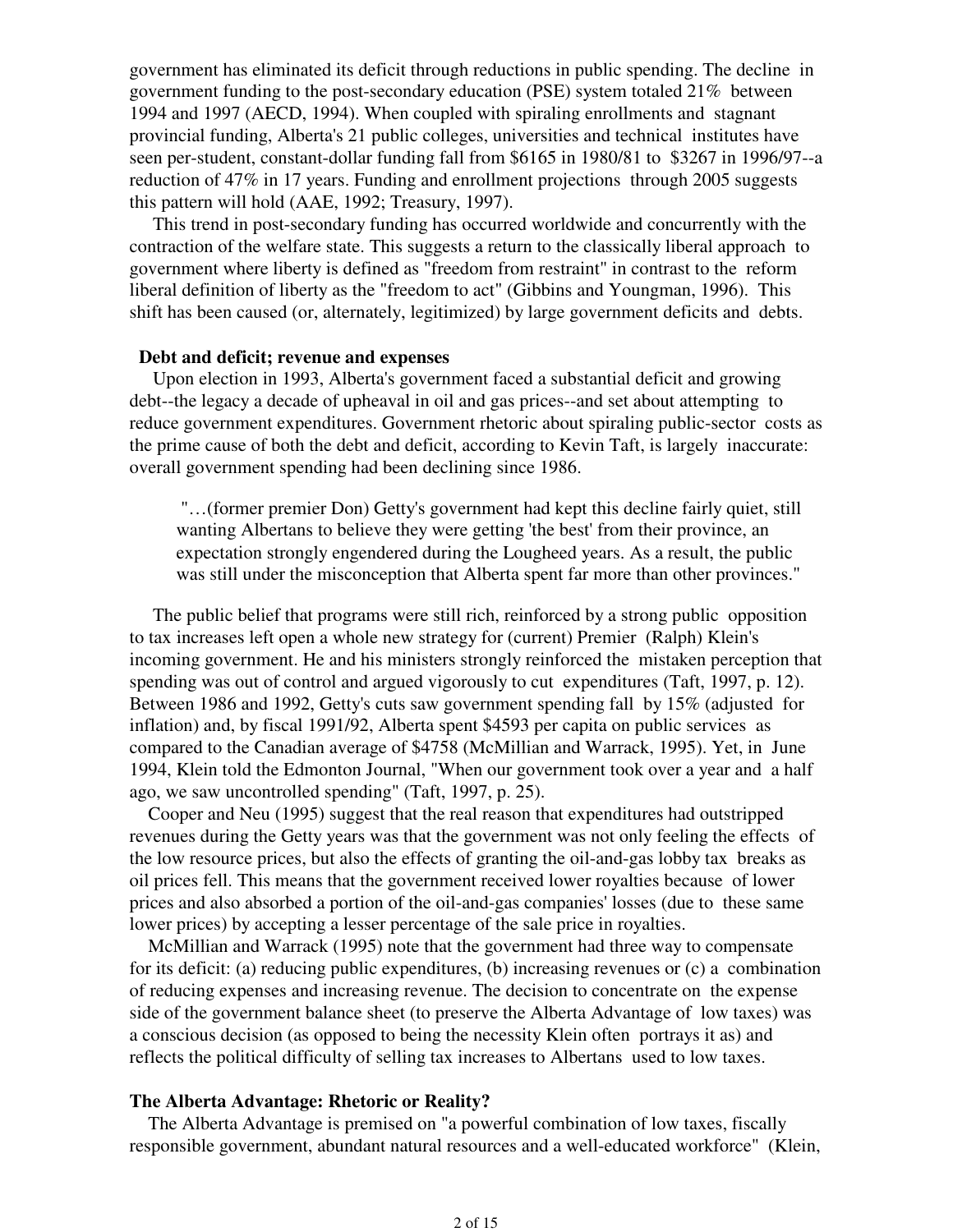1996). The Klein government's belief that low taxes stimulate business and consumer spending explains why it has focused solely on reducing expenditures to balance the budget rather than also attempting to increase revenues by raising taxes.

 The dogmatic belief that low taxes attract investment in Alberta by companies runs contrary to conventional approaches to estimating the profitability of locating businesses in a region (Drugge, 1995). The corporate sector estimates profitability based upon the possibility of high-volume sales combined with access to low-cost, high-quality inputs and inexpensive transportation. Further, evidence gathered over the past 15 years clearly demonstrates that a low-tax approach to economic development (the basis of the Alberta Advantage) has not been successful in Alberta.

 McMillian and Warrack (1995) note that Alberta's taxes were lower than any other province prior to Klein's election (approximately 75% of the Canadian average) and had been kept this low by the presence of natural resources revenues for the past decades. (In 1993/94, Alberta received approximately 40.3 per cent of its revenue from individual and corporate taxes while the Canadian average was 61.3 per cent. The difference was largely made up of the taxes assessed on the extraction of natural resources.) If low taxes do stimulate economic growth in Alberta, there should be evidence in Alberta's growth through the 1980s.

 Between 1981 and 1993, Alberta's average annual growth in retail sales was 0.3 per cent, substantially lower than that of higher-tax British Columbia (1.3 per cent) and lower than the Canadian average of 0.7 per cent (Drugge, 1995). Average annual real business investment in Alberta during this period (investment in plants, machinery and equipment) was -3.0 per cent, while in British Columbia it was 1.4 per cent and the Canadian average was 2.9 percent. The average annual real growth rate in Alberta from 1981 to 1993 was 0.6 per cent. British Columbia had a 2.9 per cent growth rate and the Canadian average was 2.5 per cent.

 What this analysis demonstrates is that Alberta's low-tax strategy has been unsuccessful in stimulating growth. This is because Alberta's economy is largely tied to the natural resources market and a low-tax strategy lacks the power to successfully counter the fluctuations in the resource market. The Alberta Advantage does not work in Alberta.

 In 1990/91, Alberta personal and corporate taxes equaled \$2885 per capita (McMillian and Warrack, 1995). The Canadian average was \$3681. Additionally, Alberta has a tax capacity approximately 33 per cent greater than the Canadian average, meaning having taxes comparable to the rest of Canada would have actually netted the government \$4331. Given that low taxes have little ability to stimulate growth in a resource- dominated economy, raising them towards the Canadian average in conjunction with reductions in public spending provides a balanced solution to the revenue problem without unduly burdening taxpayers. This solution has been successfully implemented in the neighboring province of Saskatchewan.

 Further, by adjusting both revenues and expenditures, Alberta could have maintained its investment in human capital that business owners rank as vastly more important in business success than low taxes. The assault on Alberta's investment in

"human capital negatively affects precisely those features such as quality of labour and management noted as the key resources of economic success in the small business surveys cited above. These expenditure reductions must therefore raise serious questions about the underlying logic of the government's policies." (Drugge, 1995, p. 189).

The importance of resource revenue in Alberta's budget further suggests that spending on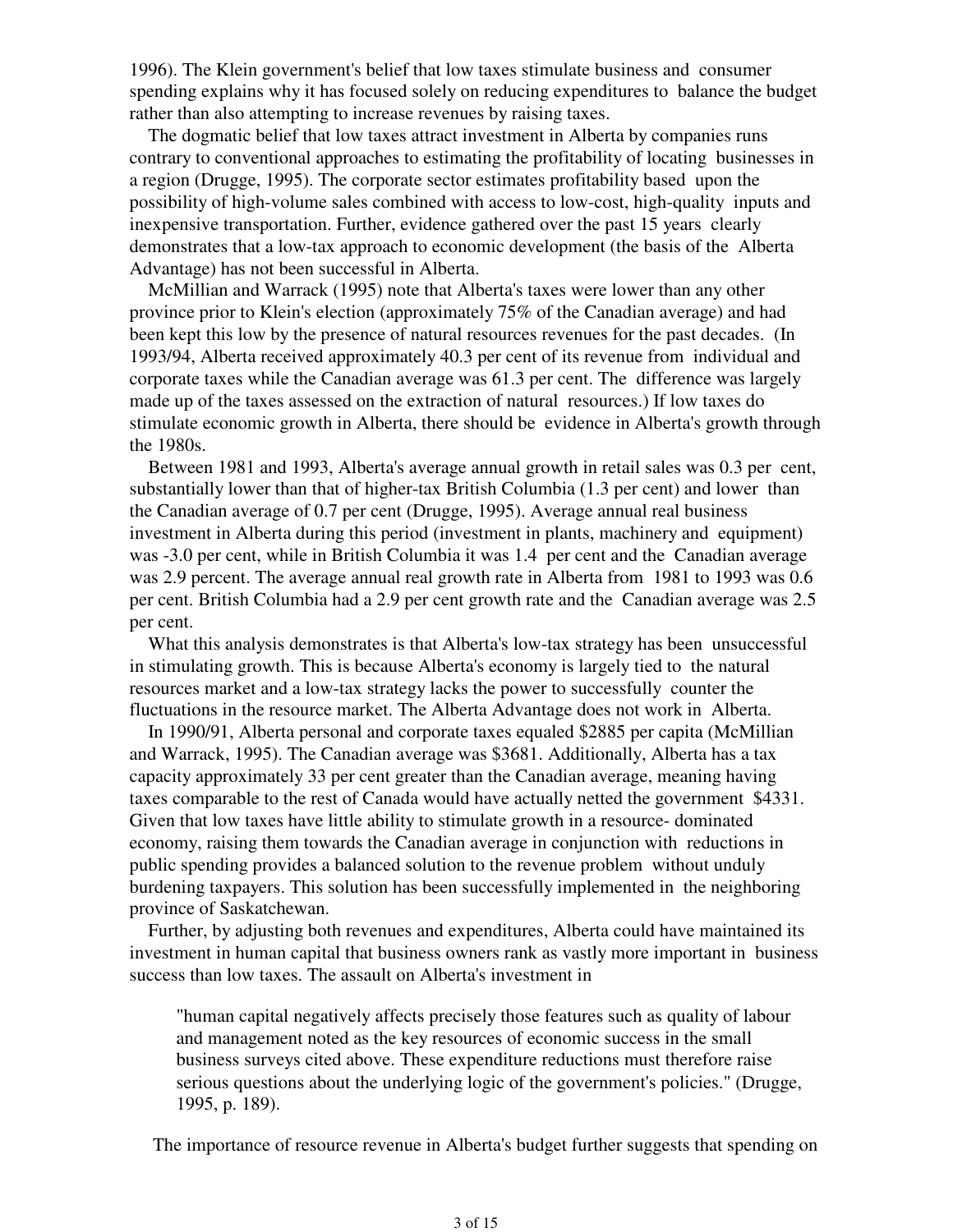public programs wasn't the source of the deficit but that low tax revenues were. And attempting to control the deficit solely by cutting public-sector spending in order to avoid tax increases makes no sense. That the government did not take note of the economic lessons of the Getty years (because of its fixation on the politically saleable Alberta Advantage) and drastically down-sized the public sector at the expense of the province's economic future, suggests either incompetence or priorities other than ensuring the economic success of every Albertan through access to public services like post- secondary education.

# **Per-student funding and the changing role of government**

 Returning to the earlier discussion of the effect of ideological change on the degree of responsibility assumed by society for providing a post-secondary education system, the disaggregation of responsibility for the reform liberalist "freedom to act" can be seen in the government's human resource strategy, People and Prosperity:

Continuous learning and the updating of skills is a shared responsibility. The primary onus is on individual Albertans, but strategies are needed to help them access learning opportunities and obtain the skills and knowledge they need to be successful. Student assistance ensures that financial barriers do not act as a deterrent to Albertans pursuing adult learning. Alberta's schools, universities, colleges and technical institutes play a key role in our human-resource strategy. Schools are responsible for providing education programs that develop individual potential and prepare young Albertans for daily living, the world of work and lifelong learning. Adult learning institutions have a responsibility to provide high- quality, accessible learning opportunities to people who are preparing for careers and to those who wish to update their skills. Employers, employee groups and unions have a responsibility to facilitate learning opportunities in the workplace (Government of Alberta, 1997a, p. 10).

 Notably absent is the government's share of responsibility for continuous learning and the updating of skills. Implicitly, this excerpt suggests that the government is responsible for providing student assistance to ensure accessibility, however, student assistance is increasingly in the form of loans (which are now administered by banks) thus accessibility is being bought by Albertans at the cost of assuming large personal debts. It could also be argued that the government is implicitly agreeing to fund schools and adult-learning institutions. But, as noted above, per-student government grants have been in a period of long-term and significant decline.

 Educational quality and the implications of funding reductions While defining quality is difficult, Harvey and Green (1993) outline five broad approaches to the concept:

1. The classical view of quality as transformation sees it in terms of change from one state to another (i.e. a high-quality PSE would transform a student into a different person).

2. The exceptional perspective sees quality a something special and is closely associated with the idea of excellence attainable by very few;

3. Quality as perfection equates quality with a consistent or flawless outcome;

4. The fitness for purpose approach defines quality as meeting the needs of the customer or end-user; and

5. Quality as value for money emphasizes quality as the return on investment.

The traditional view of quality (i.e. the transformative ability of education) is most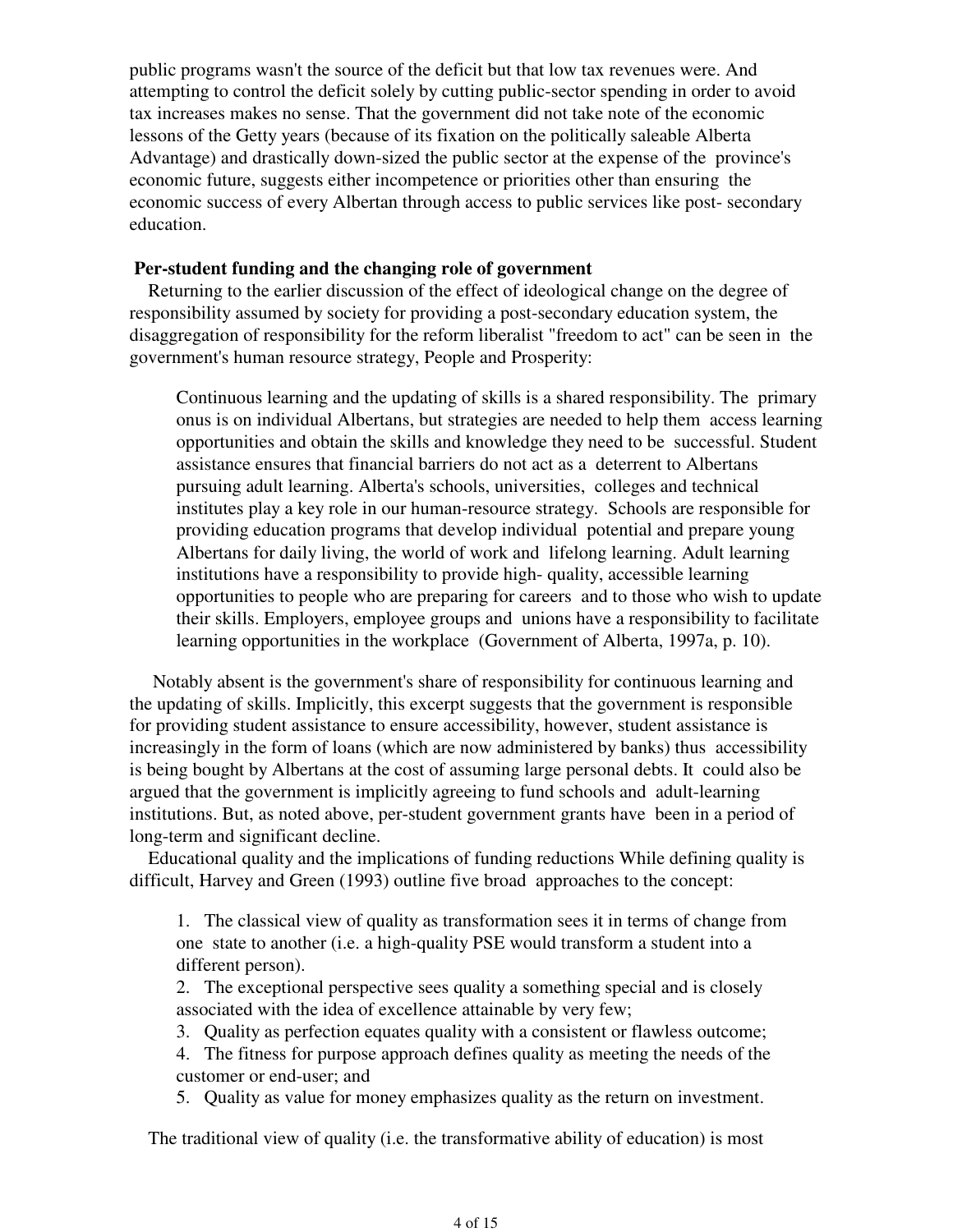consistent with Canadian higher education. The purpose higher education has been to develop students' knowledge, skills, and attitudes and the process (involving introspection, synthesis and integration) has varied according to the experience, aptitude and motivation of the students. This differs from market-based concepts of quality in that something is being done to the consumer as opposed to something being done for the consumer. By changing the consumer (and, presumably, the consumer's references) during the process, higher education violates the assumption of pre-existent purpose necessitated by the rationality inherent in market models of decision-making (Harvey and Green, 1993; Stone, 1988; March, 1976; March and Olsen, 1976).

 With the classical definition of quality in mind, there are three preconditions for a high-quality post-secondary education system:

a) PSE must be accessible for students such that levels of tuition and net debt at graduation do not deter students from pursuing education and training according to their aptitude.

b). Public colleges, universities and technical institutions must be able to attract and retain high-quality teachers and researchers.

c) Institutions must be able to provide adequate infrastructure, including an appropriate physical plant and modern equipment and information resources for students.

 Declining per-student funding has impaired the ability of Alberta's PSE system to provide a high-quality education.

### **Accessibility**

 In constant 1995 dollars, tuition and fees at The University of Calgary (one of Alberta's three research-focused universities) will have increased from \$1326 in 1989 to \$3837 in 1999 (UCSU, 1996). This 189% increase is mirrored at the Universities of Alberta and Lethbridge. College and technical-institute students have seen similar changes. For example, annual tuition at Grant MacEwan Community College rose 174% between 1989 and 1997, jumping from just over \$500 to nearly \$1700 while Red Deer College students will have seen tuition jump by 227% between 1989 and 1998.

 Net student debt at graduation is also increasing with average student debt at graduation (of those students with loans) rising from \$6076 in 1987 to \$11,604 in 1995 (AAE, 1990; UCSU, 1996). University-student debt in 1996 averaged \$15,518 while college students averaged \$9172 and technical-institute students averaged \$8752 (AECD, 1997e).

 Statistics Canada data on university tuition and participation rates suggests that costs associated with post-secondary education have risen faster than the resources available to students (Little, 1997). From 1989 to 1994, the percentage of an average family's income that an average tuition assessment comprised rose from 3.1% to 4.9%. Nationally, between 1984 and 1995, tuition increased (in real dollars) by 75% while Canada Student Loan allotments increased by only 55%. The declining rates of employment of 20- to 24-year-olds (73% 1989, 65% in 1994) and stagnant wage levels mean that students may be leery of assuming long-term debt that they will be unable to manage upon graduation. For example, in 1993/94, 23% of students owing money of loans defaulted (Calgary Herald, 1994).

 Many students groups suggest that high levels of tuition and debt are barriers to accessibility (ACTISEC, 1997). Their contention may have some statistical support in a recent Statistics Canada report that notes a decline in overall enrollment levels after 1993. While the percentage of 19- to 24-year-olds enrolled has continued to increase, this increase has slowed significantly (Little, 1997). A survey of high -school graduates in Alberta noted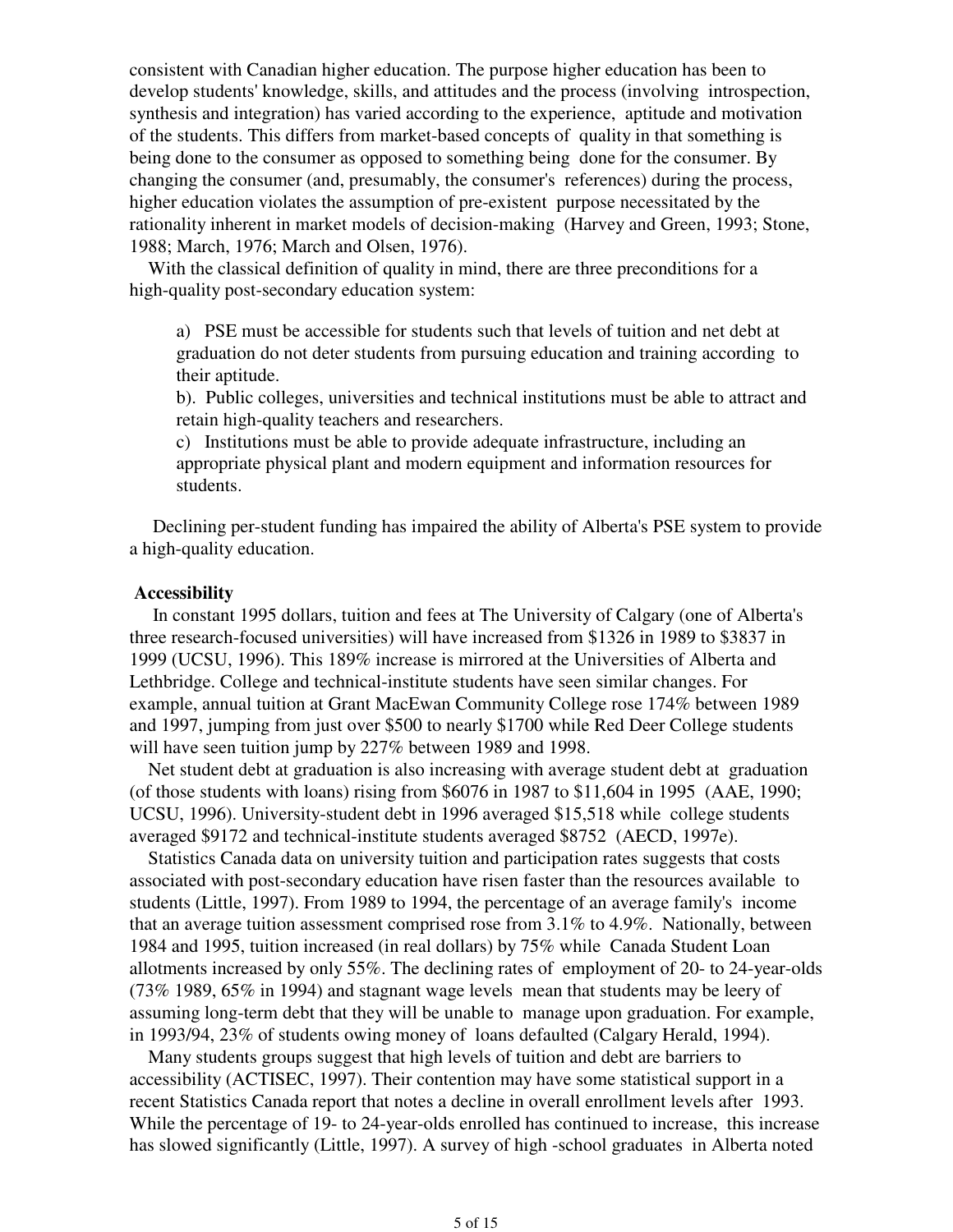that 38% of graduates not planning on pursuing a post-secondary education were making that choice for financial reasons while 64% of respondents agreed that post-secondary education was getting too expensive (Krahn and Lowe, 1997).

## **High-Quality Teachers and Researchers**

 Alberta's colleges, universities and technical institutes will need to replace approximately 40% of their faculty over the next 10 years due to an uneven age distribution (AAS:UA, 1995). Low salaries as compared to other provinces and industries combined with poor working conditions will make this a challenging task.

 In a 1985/86 ranking of 18 Canadian universities, mean salaries at the Universities of Alberta and Calgary placed second and fourth, respectively. By 1995/96, the U of A had slipped to 16th place while the U of C occupied 17th (Robb, 1997). Corrected for inflation, salaries at the U of A have actually declined slightly in the same time-frame (AAS:UA, 1996). The wage gap between positions in Alberta and positions in British Columbia and Ontario means that, assuming current conditions hold, faculty in Alberta earn nearly \$200,000 less over the course of their life-time (CAUT, 1996). While wages for faculty across the country have stagnated or declined, Alberta's decline has been relatively more rapid. This has been exacerbated by declining infrastructure (see below).

 College and technical-institute faculty face a similar wage-gap with their counterparts in Ontario and British Columbia earning 20-25% more at each step of the salary grid (personal communication, Evelyn Wieland, 25 June 1997; personal communication, David Piasta, 4 June 1997). Colleges and technical-institutes also face substantial competition from other industries for the professionals who are potential faculty. Instructors at the Northern Alberta Institute of Technology can expect to make \$40,000 per year but can command salaries of up to \$80,000 in high-demand industries (Avery, 1997). This wage disparity resulted in, for example, the loss of the entire faculty complement in the province's only Crane and Hoist program to industry during the summer of 1997 (personal communication, Terry Sway, 13 September 1997).

 Faculty throughout Alberta are also facing increasing workloads because of rising teacher-to-student ratios. At the University of Alberta, the teacher-to-student ratio increased by 20% between 1991 and 1995 (AAS:UA, 1996). At the Southern Alberta Institute of Technology, the ratio jumped by 88% between 1992 and 1995 (SAIT, 1996).

 In addition to generating greater workloads, rising faculty-to-student ratios decreases the quality of education provided. Research in Canadian universities suggests that classroom technique is the key determinant of educational outcomes (Gilbert, 1995). This ignores that classroom technique is largely determined by class size: for example, it is easier to encourage discussion and interaction in a class of 30 than in a class of 100. Besides forcing changes to less effective instructional techniques, increasing class sizes alters evaluation from written exams (that test students' ability to apply their knowledge and skills to novel problems) to multiple-choice tests (that emphasize the ability to associate concepts and commit information to short-term memory).

#### **Infrastructure**

 In 1993, the Ministry of Advanced Education and Career Development estimated the deferred infrastructure investment on its \$4 billion capital stock to be approximately \$400 million (AECD, 1993). Deferred investment in infrastructure encompasses every aspect of institutional infrastructure from building maintenance and replacement to renewing library and equipment stocks. This issue (despite a recent \$105 million injection into the system by the government over three years) remains significant and impacts student learning and faculty recruitment (AECD, 1997a).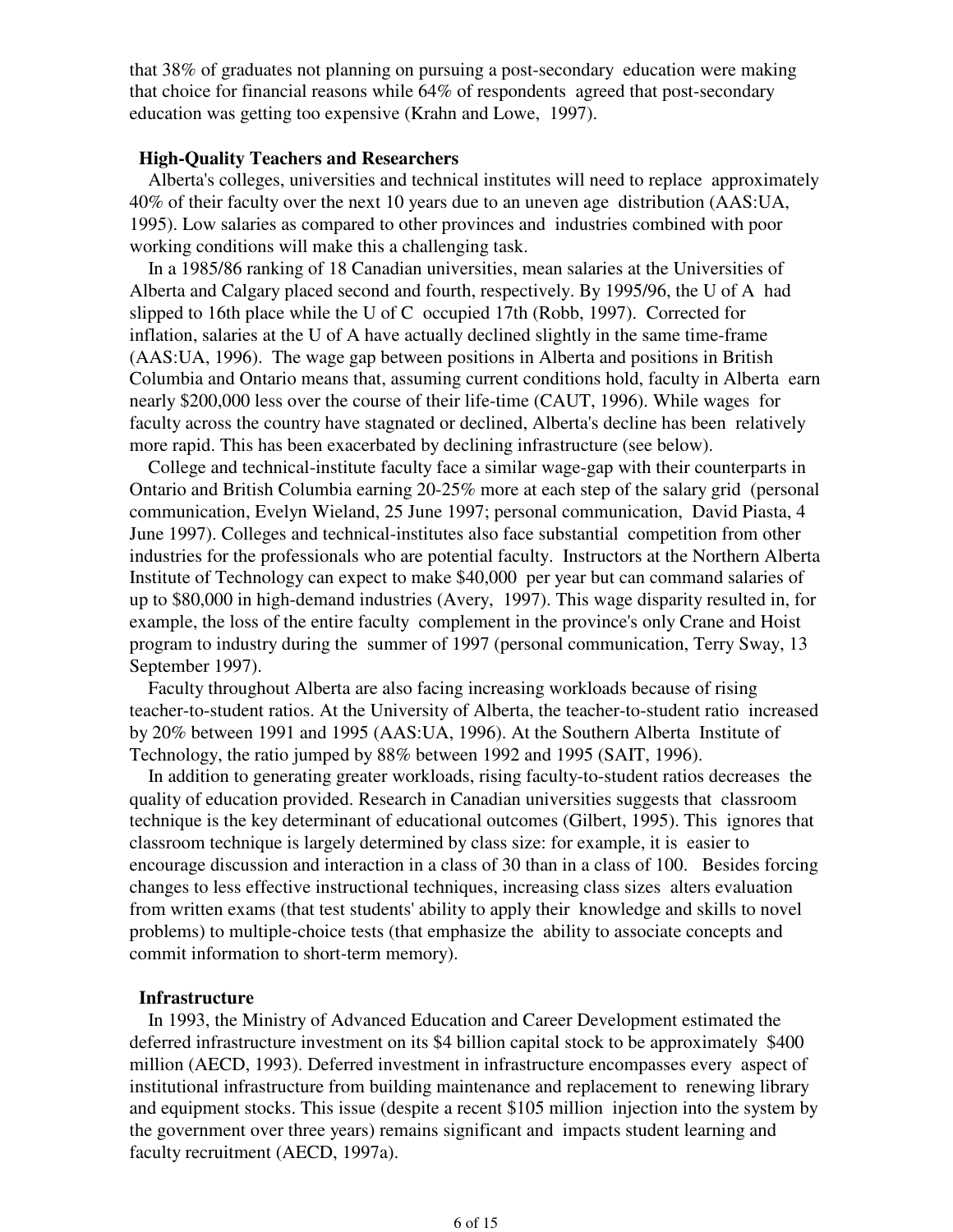## **Performance-Based Funding in Alberta's PSE System**

 As part of the provincial government's 1994 White Paper on PSE, the government committed the Ministry to develop a reporting framework that assessed the outcomes of PSE in an effort to improve the accountability of the system for the funding it received. This was tied to a commitment to develop a performance-based funding mechanism designed to "reward performance and productivity in publicly supported post- secondary education" (AECD, 1994, p. 15). By late 1996, the goals for the funding mechanism had become "to reward performance and promote excellence" (AECD, 1996, p. 3)

 While a substantial number of measures of accountability existed within the system prior to 1994, they largely focused on inputs and process (AECD, 1995). Specific criticisms of then-existing measures of accountability included:

- a) a lack of systematic use;
- b) inadequate information provision to prospective students about educational outcomes;

 c) not providing basic information, such as cost information, at the program level; and

d) inconsistent inter-institutional data definitions impeding comparisons.

 Institutional consultations developed a series of 76 of Performance Indicators (PIs) to meet the requirements of the accountability framework. Nine of these indicators are considered Key Performance Indicators (KPIs) and are utilized in a performance-based funding mechanism (four indicators apply only to universities' research mandate) that allots each institution an additional 1-2.5% of its operating grant based on its KPI scores (AECD, 1996).

#### **Alberta performance-based funding mechanism**

 Alberta's performance-based funding mechanism (PBFM) takes institutional performance on each of a series of performance indicators and compares it to benchmarks. Points are awarded to an institution for its performance on each indicator, the overall institutional score is tallied and additional funding is awarded based on an institution's ranking against all other institutions' scores.

 Using the enrollment indicator as an example, urban institutions that saw enrollment fall by more than -2% received zero points. Enrollment changes between -2% and 0% received 20 points. Enrollment increases between 0% and 4% received 25 points and enrollment increases greater than 4% garnered a full 30 points. Each institutions' score on the enrollment indicator would be added to its scores on the other indicators to create an overall assessment of performance that would then be compared against the scores of other institutions.

 The nine indicators used fell into four categories: responsiveness, accessibility, affordability and (for universities only) research excellence (AECD, 1997b). What follows is a brief explanation of each group of indicators.

#### **Responsiveness**

 The responsiveness of the system to changing economic, social and cultural needs is measured by two indicators: the employment rates of graduates and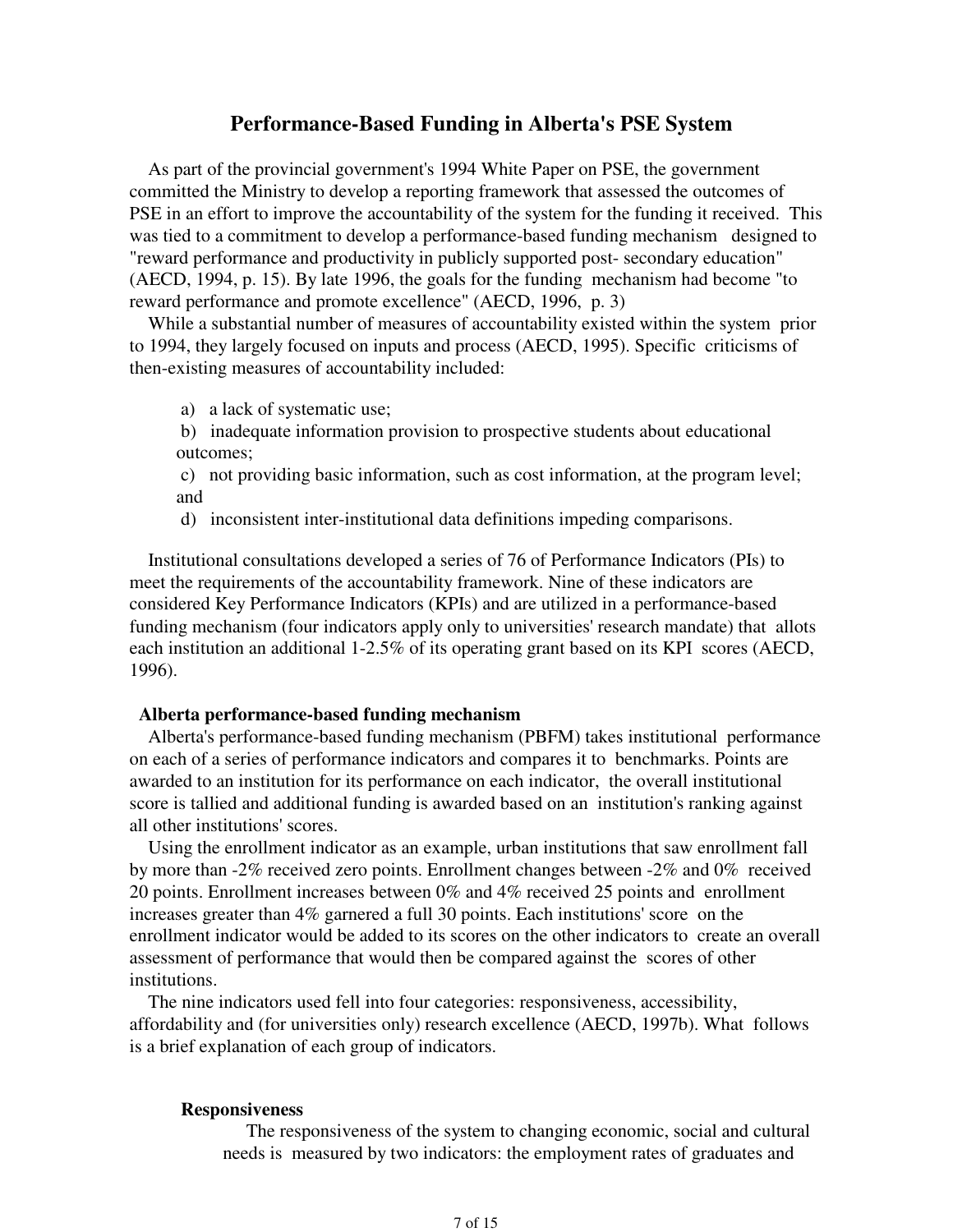graduates' satisfaction with their program.

#### **Accessibility**

 The indicator measuring accessibility focuses on institutions' ability to maintain and improve the enrollment levels. This indicator is a near-perfect (.95) predictor of overall KPI performance thus generates immense pressure for institutions to further increase enrollment.

#### **Affordability**

 The two indicators measuring affordability examine the ability of institutions to minimize administrative costs and generate revenue from sources other than tuition from credit programs and government grants. No measure of affordability to learners is made.

### **Research excellence**

 Four indicators measure the performance of Alberta's three research-focused universities. Institutions' national peer-group ranking per full-time faculty member in terms of council monetary awards, citations per research publication, and community and industrial funding are measured, as well as sponsored revenues as a percentage of government operating grants.

# **Quality in Alberta's PSE System**

 Alberta's performance-based funding mechanism, with its mandate to "encourage and reward excellence", both redefines the public's notion of high-quality education and shifts the full responsibility for providing it on to individual institutions (AECD, 1996, p. 1).

## **Redefining Quality**

 Performance indicators draw on an industrial metaphor of production and focus on input-out analysis (Emberley, 1996). This approach assumes that (1) inputs (e.g. iron, wood, etc.) are uniform and passive and (2) outputs (e.g. beams, tables, etc.) are standardized therefore making it is possible to find a best (i.e. maximally effective and efficient) way to transform inputs into outputs by comparing different approaches in a purely statistical manner.

 If the inputs and outputs are variable then a common metric by which to measure is necessary for PIs to make valid comparisons between processes. For example, the appropriateness of sports cars and sedans for various purposes-- with inputs (i.e. design) and outputs (i.e. performance) that vary substantially-- can be compared based on common metrics like fuel efficiency (km/l) and speed-time measures (kmh).

 Education provides neither uniform inputs and outputs nor common metrics. Students and instructors (i.e. inputs) are neither passive nor uniform. Graduates (i.e. outputs) are similarly unique in the degree to which students' knowledge, skills and attitudes can be developed and for what ends. The process (involving introspection, synthesis and integration) is similarly variable according to students' experiences, aptitudes and motivation and resistant to universal performance metrics (although it may be possible to specify measures appropriate to narrow subfields along the lines of professional designation exams). Attempting to make valid assessments of performance based solely on statistical calculation will yield a less than optimal judgment.

 In an attempt to get around the conceptual and operational difficulties posed by outcomes-based performance indicators, Alberta's government has focused on the more easily quantifiable economic outcomes and ignored education's social and cultural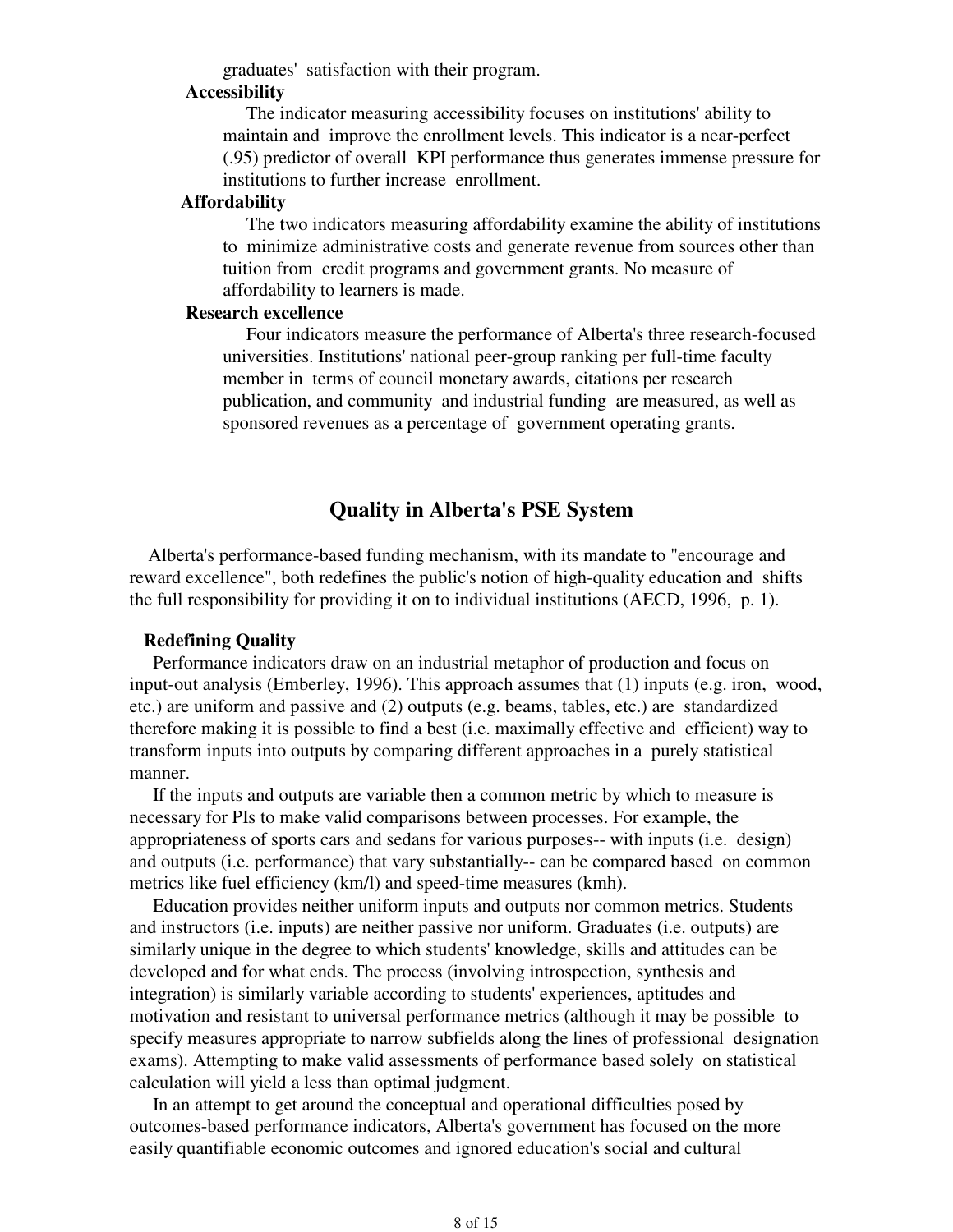outcomes. This vast omission is dismissed with "the social and cultural outcomes, while important, have not been clearly articulated" (AECD, 1996, p. 6). Given the importance of the social and cultural outcomes of education, it is unlikely that the government would fail to articulate them without reason. One explanation for this omission is that intractable problems associated with developing quantitative PIs for social and cultural outcomes. Another explanation is that, from the perspective of the market model, education is solely an economic good thus measurement should focus on this aspect. By using quantitative measures of quality, KPIs shift the definition of quality from that of transformative to quality as value for money and as fitness for purpose.

 The two outcomes of PSE in Alberta that are measured are the employment rate of graduates and the satisfaction of graduates with their program. The satisfaction of graduates with their program suggests a fitness for purpose orientation to quality: is the customer satisfied? Measuring employment rates is yet another measure that reflects the fitness for purpose approach to quality: if one goal of (most) students is to be employed (Barnetson, 1997), the employment rates of graduates are simply a proxy measure for customer satisfaction.

 It is the very idea of performance-based funding that suggests a value for money approach to quality. According to the government, "a performance-based funding approach means Albertans are getting maximum returns on their investment in post- secondary education" (AECD, 1997c, p. 7).

 By emphasizing customer satisfaction and the economic success of graduates, the government has subtly redefined the concept of quality such that it excludes traditional indicators of quality. The declines in accessibility, quality of faculty, and infrastructure that are the direct result of the long-term reduction in per-student funding from the provincial government are completely ignored by KPIs and the government can thus neatly side-step criticism (based on these grounds) that the quality of post-secondary education has declined.

 Further, by selecting measures such as satisfaction and the employment rates of graduates as indicators of quality--indicators that institutions historically have done well by--the government creates data that justifies its substantial reduction to post- secondary funding. The high score of almost every institution on every indicator seems to support the government's contention that the post-secondary system is as good (if not better) than it was before the 21% reduction to its funding between 1994 and 1997.

 During the press conference announcing the performance awards, Minister for Advanced Education and Career Development Clint Dunford explained, "We believe that striving towards the goals will promote continuous improvement at individual institutions and throughout the system. Based on our results, thus far, excellent progress is being made" (AECD, 1997d, p. 2). That the lack of baseline data makes the contention of progress impossible to prove or disprove simply gets ignored in light of high levels of institutional performance. Also glossed over is that the level of institutional performance was guaranteed by government selection and pretesting: the government sets the levels of performance that are labeled as indicative of "excellence."

#### **Off-loading Responsibility for Quality Education**

 By measuring each institution's performance on KPIs, the government subtly shifts the full responsibility for the provision of high-quality education onto the institution itself. Institutions are measured on their ability to turn out employable, satisfied graduates in increasing numbers. The nature of the measurement attributes the responsibility for an institution's performance to the institution when, in reality, the ability of an institution to improve its performance is largely constrained by environmental factors. Continually shrinking per-student government funding, declining granting council budgets and limited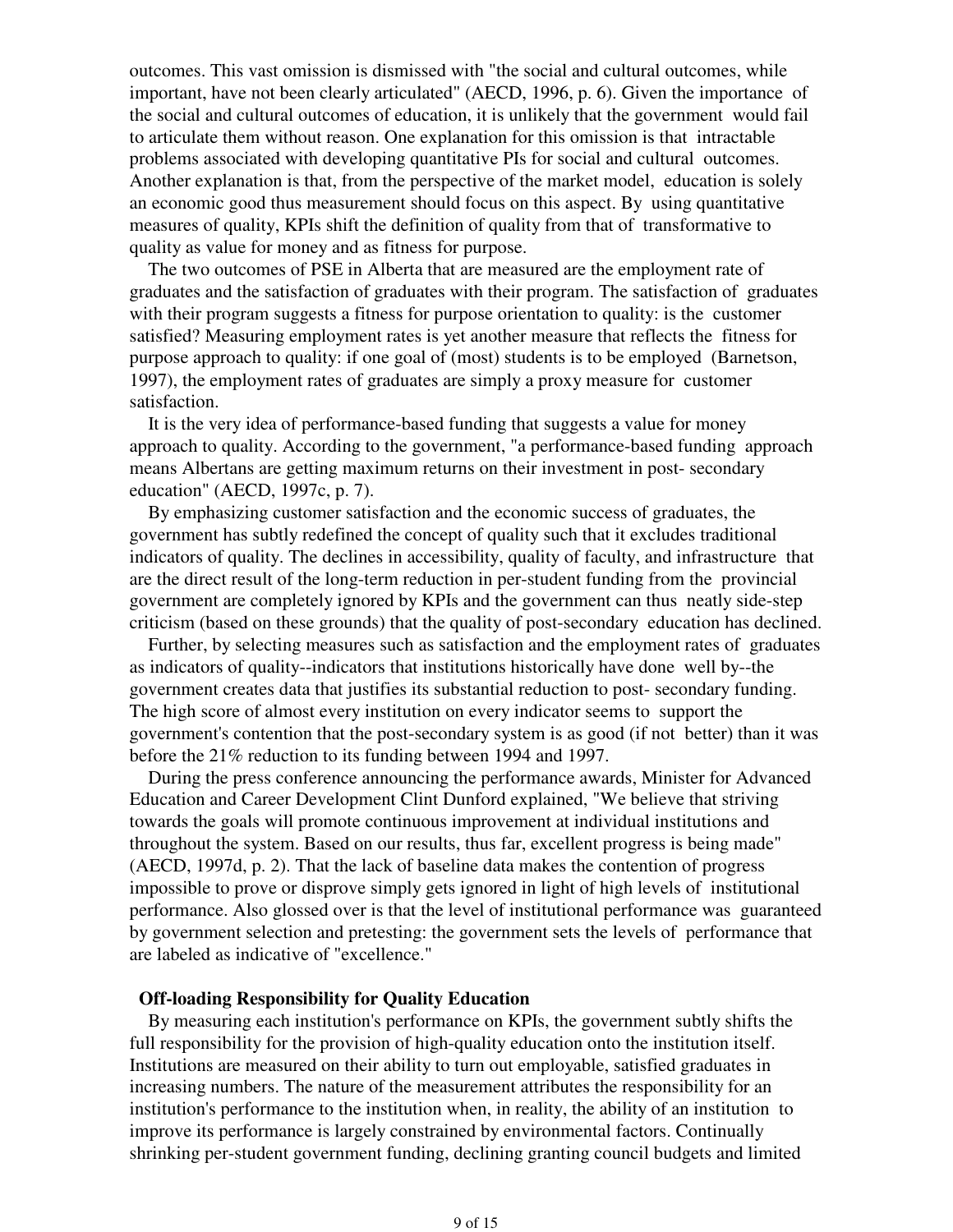alternative revenue streams for institutions creates circumstances that impair institutions' ability to provide accessible programs staffed by high-quality teachers and researchers and supported by adequate infrastructure.

 Again, the government neatly sidesteps criticism. Not only are institutions generally doing exceptional jobs according to the KPI performance evaluations, but those institutions that "require" improvement are assigned responsibility for it. According to the government brief on the KPI system, "There are areas for improvement and institutions will be expected to focus on those in the future" (AECD, 1997c, p. 7).

## **Loss of Institutional Autonomy**

 Government control of the post-secondary purse-strings is substantial and has both created a desperate need within institutions for additional funding (by reducing annual operating grants by approximately \$250 million between 1994 and 1997) and proffered a partial remedy (though the \$15-million performance-funding envelope). In order for institutions to receive the remedy, however, they must accept both the government's redefinition of quality (an unprecedented infringement on institutional autonomy that shifts considerable indirect control over program objectives and delivery methods from institutions to the government) and the transfer of responsibility for declining educational quality from the government (that created the initial decline in quality through long-term budget cuts) to the institution.

 By initially acquiescing to the government's performance-based funding mechanism, institutions have surrendered a substantial amount of their autonomy in exchange for the return of less than 5% of the funding the government removed from the system between 1994 and 1997. Government is now free to change both the level of institutional performance it considers acceptable on any current indicators and introduce additional KPIs from the 67 other PIs it is collecting data on. This could include the introduction of an indicator stipulating mandatory completion rates (a KPI that was dropped from the performance-envelope calculation only weeks before the final tallying of institutional scores) that would pressure institutions to graduate students regardless of performance and infringe upon academic autonomy. Pressure has already been applied to faculty in Red Deer College's University transfer program who were told by their Board of Governors in the spring of 1997 to increase their completion rates (rates that were already equivalent to those of both of the province's major universities) or risk program closure (personal communication, Jim Scott, 1 June 1997)

 This transfer of power has gone virtually unnoticed in both the media and institutions. For example, no concern has been raised regarding the overwhelming importance of the enrollment indicator on overall institutional KPI performance (as outlined above) despite the substantial pressure it exerts on institutions to increase enrollment without additional per-student funding increases to their base grant. The educational consequences of this (e.g. larger classes, fewer assignments and less instructor-student contact) are substantial and negative, however, ironically, this is considered an indicator of quality by the performance-funding mechanism.

## **Redefinition of purpose in education**

 The changes in how educational quality is defined and who is responsible for ensuring it created by KPIs suggests that there is a general redefinition of educational purpose occurring. The liberal-arts tradition that has driven post-secondary education is incompatible with government changes in health care, social services and other areas where citizens are being reframed as customers. The increase in government control over educational content and method of delivery facilitated by KPIs reduces the barriers the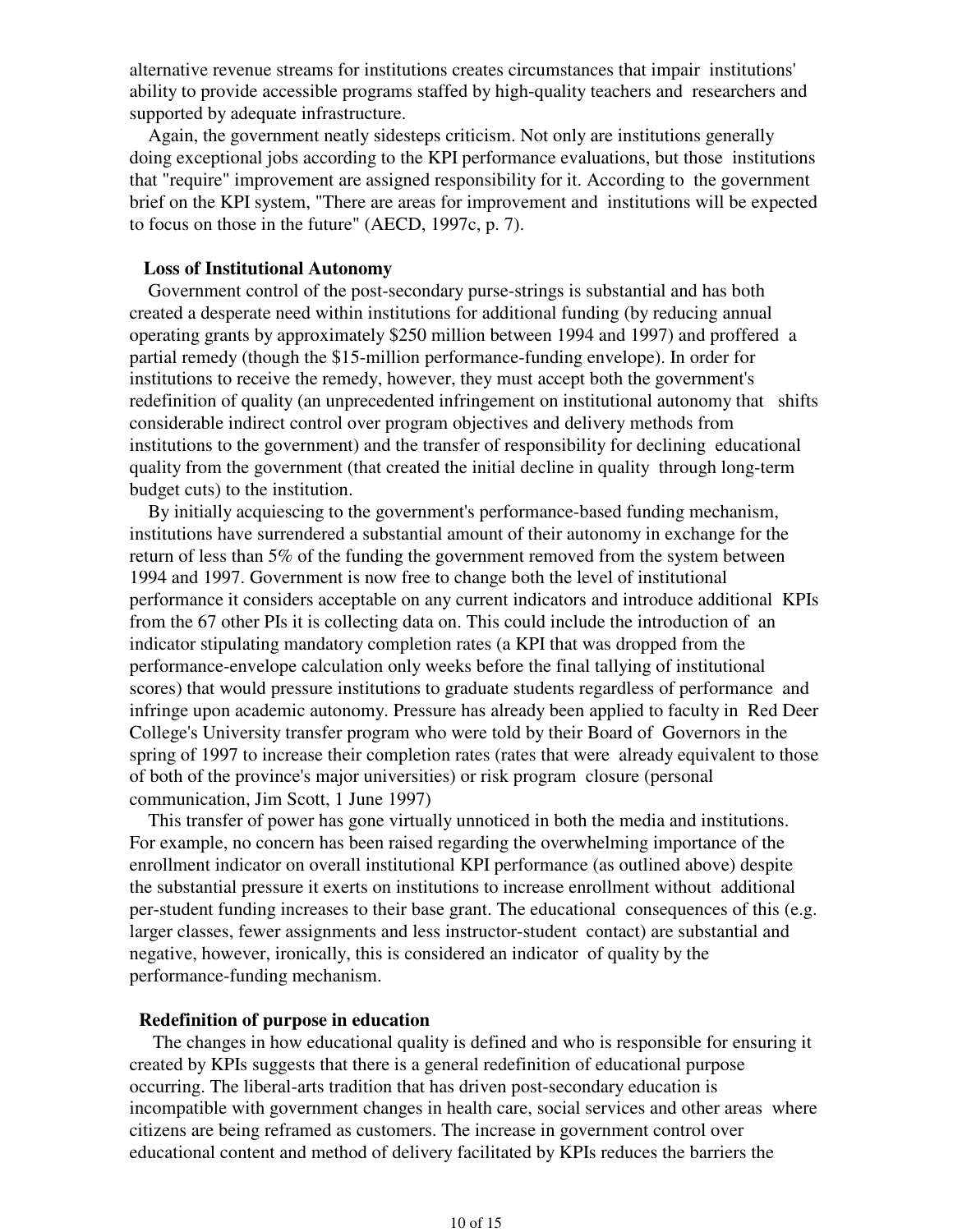government faces in imposing a market model on the PSE system.

 If students are thought of as consumers of education, the important concept of entitlement is removed from the debate (personal communication, Raj Pannu, 12 September 1997). A consequence of this change is the elimination of the government's responsibility for providing education: education is a commodity (to be purchased by the individual) rather than a right (to be provided by society).

 Cast as an economic good, education then has value only in economic terms. The most apparent economic outcome of increasing levels of education is increasingly favorable employment outcomes thus education is valued solely in terms of its return on investment and becomes indistinguishable from one of its outcomes: job training. As an economic good, there is no value placed on social or cultural outcomes; indeed, there isn't even a framework in which to discuss them as anything more than trivia byproducts of a fundamentally economic process.

 If education is framed as job training (which emphasizes the accrued personal benefits of higher salaries and levels of employment and downplays the societal benefits of higher quality of life), responsibility for obtaining education (and overcoming the barriers to obtaining it) shifts onto the individual. This disaggregation of responsibility (when carried out across all sectors of government) creates an environment whereby competition between individuals replaces cooperation as the basis of society (Kohn, 1992). This approach ignores that cooperation is the fundamental assumption of society and that competition disproportionately favors those with greater personal resources. This same group is further and differentially benefited by the tax reductions made possible by lower government expenditures on education and other public services (McQuaig, 1996).

# **Conclusions**

 The quality of education (i.e. its transformative ability) provided by Alberta's postsecondary system is declining as a result of long-term declines in per-student government funding. The government's KPI-based funding mechanism changes the definition of education quality which obfuscates public discussion and thereby deflects criticism. At the same time, this mechanism off-loads the responsibility for providing a high-quality post-secondary education to institutions and ignores the instrumental role of government funding.

 Institutions have been compelled to accept this change by the financial power of the government--the same power that created the initial decline in educational quality--and as a result have surrendered substantial institutional autonomy. The loss of institutional autonomy facilitates the imposition of a market model into the education sector. The market model sees education in terms of its economic outcomes thus redefining education as job training. This shifts responsibility for education from government to the individual thereby engendering competition between differentially advantaged consumers. At the same time, it trivializes debate about the social and cultural outcomes of education because the market model cannot accommodate serious discussion of non- quantifiable outcomes.

# **References**

 AAE. (1990). Tuition fee policy review: A discussion paper. Edmonton, AB: Government of Alberta, Alberta Advanced Education.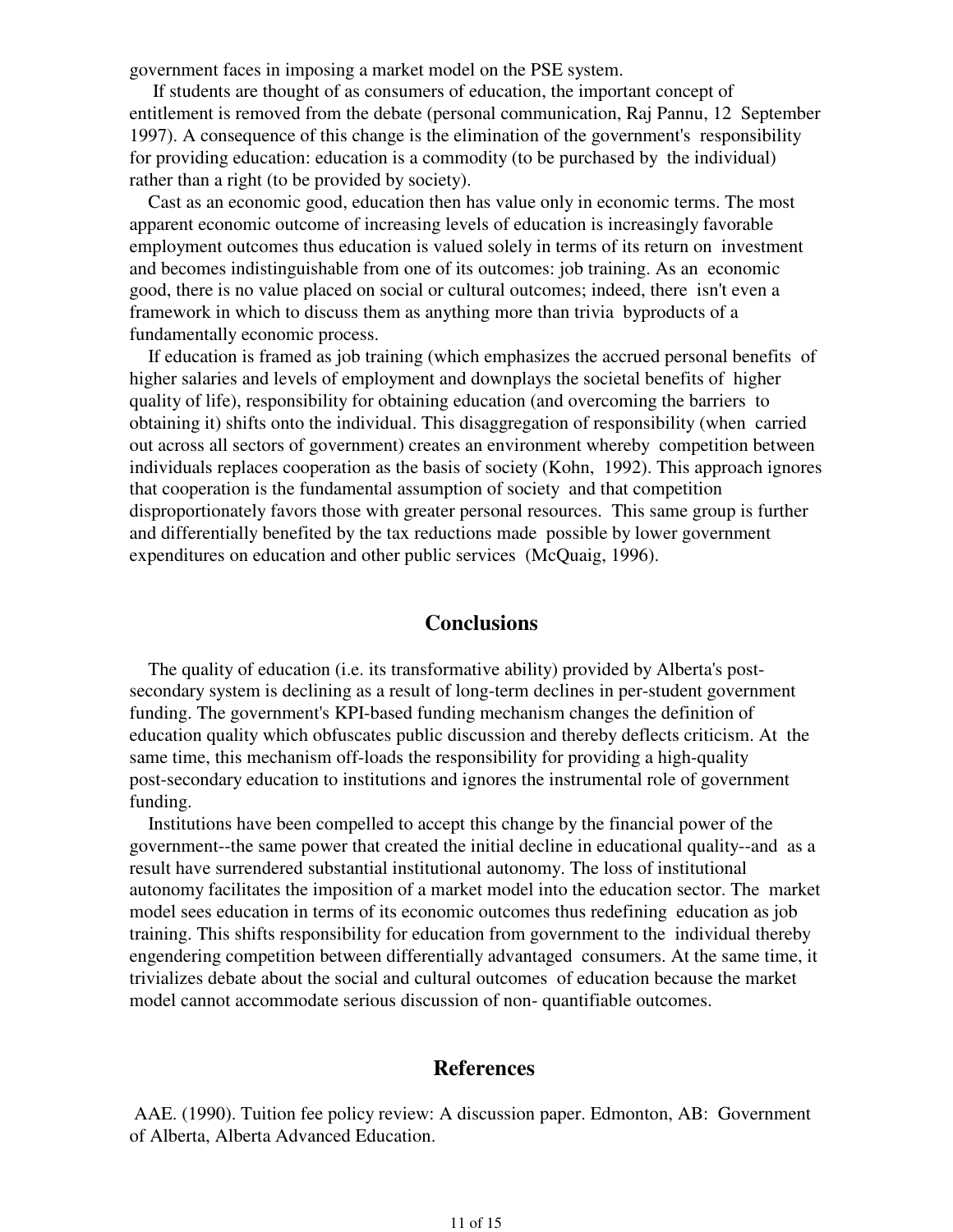AAE. (1992). High-school graduates and enrollment demand. Edmonton, AB: Government of Alberta, Alberta Advanced Education.

 AAS:UA. (1995). "Faculty renewal and early retirement." Association of academic staff: University of Alberta newsletter. Issue 4. pp. 8-9.

 AAS:UA. (1996). "Operation renewal: The salary challenge." Association of academic staff: University of Alberta newsletter. December. Issue 9. pp. 1-6.

 ACTISEC. (1997). Zero hour: Assessing the post-secondary system in Alberta. Calgary, AB: Alberta College and Technical Institutes Students' Executive Council.

 AECD. (1993). Overview of department services. programs and challenges, 1992-93. Edmonton, AB: Government of Alberta, Ministry of Advanced Education and Career Development.

 AECD. (1994). New directions for adult learning in Alberta. Edmonton, AB: Government of Alberta, Advanced Education and Career Development.

 AECD. (1995). Institutional accountability in Alberta's post-secondary system: A progress report. Edmonton, AB: Government of Alberta, Advanced Education and Career Development.

 AECD. (1996). Encouraging excellence and rewarding success in Alberta's public adult learning system: A proposal for implementing a performance funding envelope. Edmonton, AB: Government of Alberta, Advanced Education and Career Development.

 AECD. (1997a). "\$105 million for infrastructure renewal, Alberta universities, public colleges and technical institutes." News release. August 14. Edmonton, AB: Government of Alberta, Advanced Education and Career Development.

 AECD. (1997b). "New performance funding rewards progress towards goals in postsecondary education." News release. July 31. Edmonton, AB: Government of Alberta, Advanced Education and Career Development.

 AECD. (1997c). Rewarding progress towards goals: Highlights of Alberta's performance envelope funding. Edmonton, AB: Government of Alberta, Advanced Education and Career Development.

 AECD. (1997d). Performance envelope press conference speaking points. Edmonton, AB: Government of Alberta, Advanced Education and Career Development.

 AECD. (1997e). "Debt among Alberta students." September 2. Edmonton, AB: Government of Alberta, Advanced Education and Career Development.

 Avery, B. (1997). "At NAIT, learning a trade means finding work." Edmonton Journal. September 25. p. A1, A20.

 Barnetson, R.J. (1997). Marketing the University of Calgary to Frosh: A motivational typology of student-college choice. Master's Thesis. ERIC Document Reproduction Service. ED 404 930.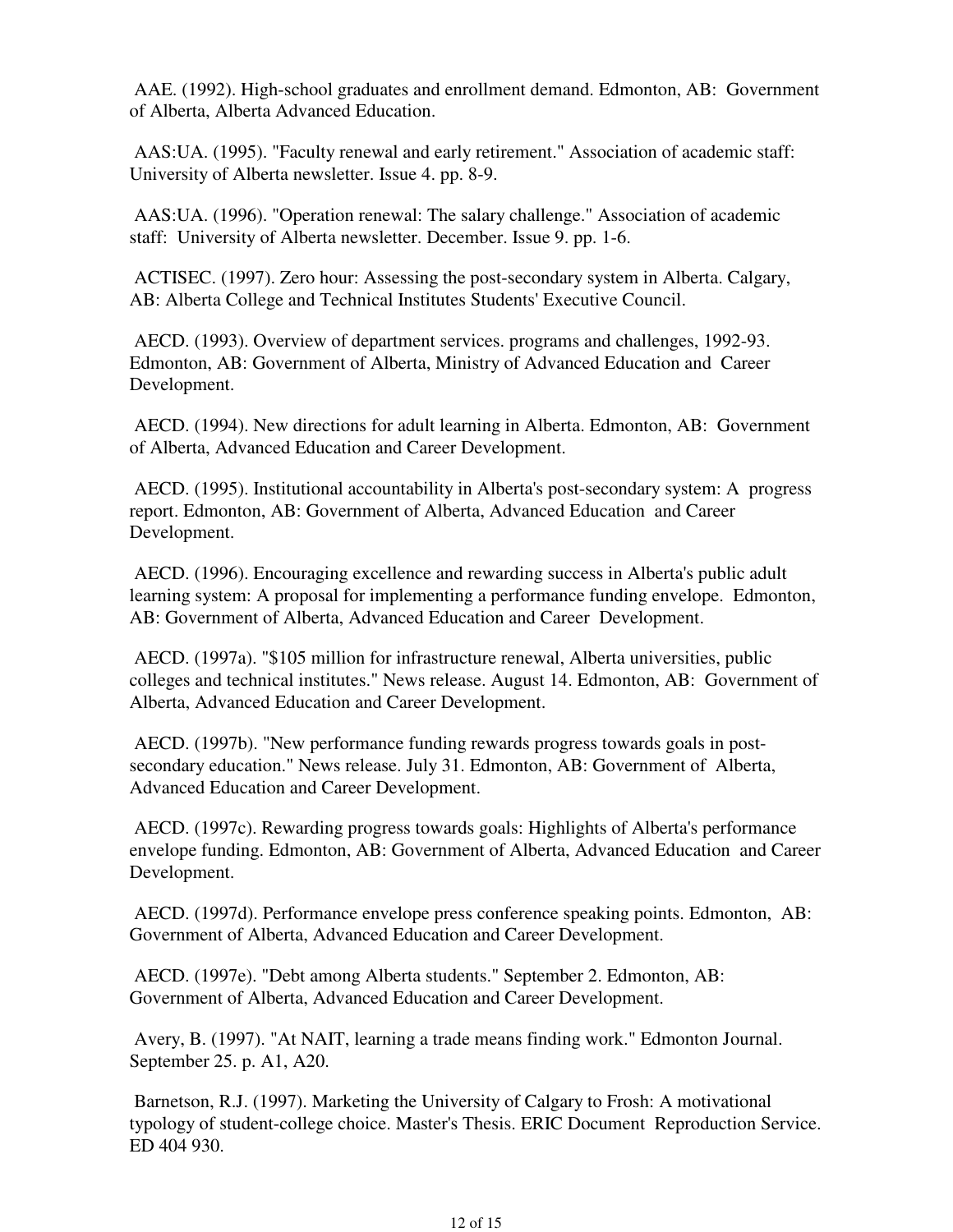Bailey, A. (1991). "Library bloodletting." The University of Calgary Gauntlet. December 10. p. B5.

 Calgary Herald. (1994). "Students default on \$15 million." Calgary Herald. November 4. p. A1.

 Cooper, D. & Neu, D. (1995). "The politics of debt and deficit in Alberta." in T. Harrison and G. Laxter. The Trojan horse: Alberta and the future of Canada. Montreal, PQ: Institute of Policy Alternatives of Montreal.

CAUT. (1996). "Average salaries for assistant professors." CAUT bulletin. March.

 Drugge, S. (1995). The Alberta tax advantage: Myth and reality." in T. Harrison and G. Laxter. The Trojan horse: Alberta and the future of Canada. Montreal, PQ: Institute of Policy Alternatives of Montreal.

 Emberley, P. (1996). Zero tolerance: Hot-button politics in Canada's universities. Toronto, ON: Penguin.

 Gibbins, R. & Youngman, L. (1996). Mindscapes: Political ideologies towards the 21st century. Toronto, ON: McGraw-Hill Ryerson Company.

 Gilbert, S. (1995). "Quality education: Does class-size matter?" Association of Universities and Colleges of Canada research brief. http://www.aucc.ca.

 Government of Alberta. (1997). People and prosperity: A human resource strategy for Alberta. Edmonton, AB: Author.

 Harvey, L. & Green, D. (1993). "Defining quality." Assessment and evaluation in higher education. 18. pp. 9-34.

 Krahn, H. & Lowe, G.S. (1997). 1996 Alberta high-school graduate survey report. Edmonton, AB: Government of Alberta, Alberta Education.

 Klein, R. (1996). An address at the Bomex '96 National Conference, September 5, 1996. http://www.gov.ab.ca .

 Kohn, A. (1992). No contest: The case against competition. New York, NY: Houghton Mifflin Company.

 Little, D. (1997). "Financing universities: Why are students paying more?" Education quarterly review. Statistics Canada. pp. 10-26.

 March, J.G. (1976). "The technology of foolishness." in J.G. March and J.P. Olsen (Eds). Ambiguity and choice is organization. Oslo, Norway: Universiteforlaget. pp. 10- 23.

 March, J.G. & Olsen, J.P. (1976). "Organizational choice under ambiguity." in J.G. March and J.P. Olsen (Eds). Ambiguity and choice is organization. Oslo, Norway: Universiteforlaget. pp. 54-68.

 McMillian, M.L. & Warrack, A.A. (1995). "One-track (thinking) towards deficit reduction." in T. Harrison and G. Laxter. The Trojan horse: Alberta and the future of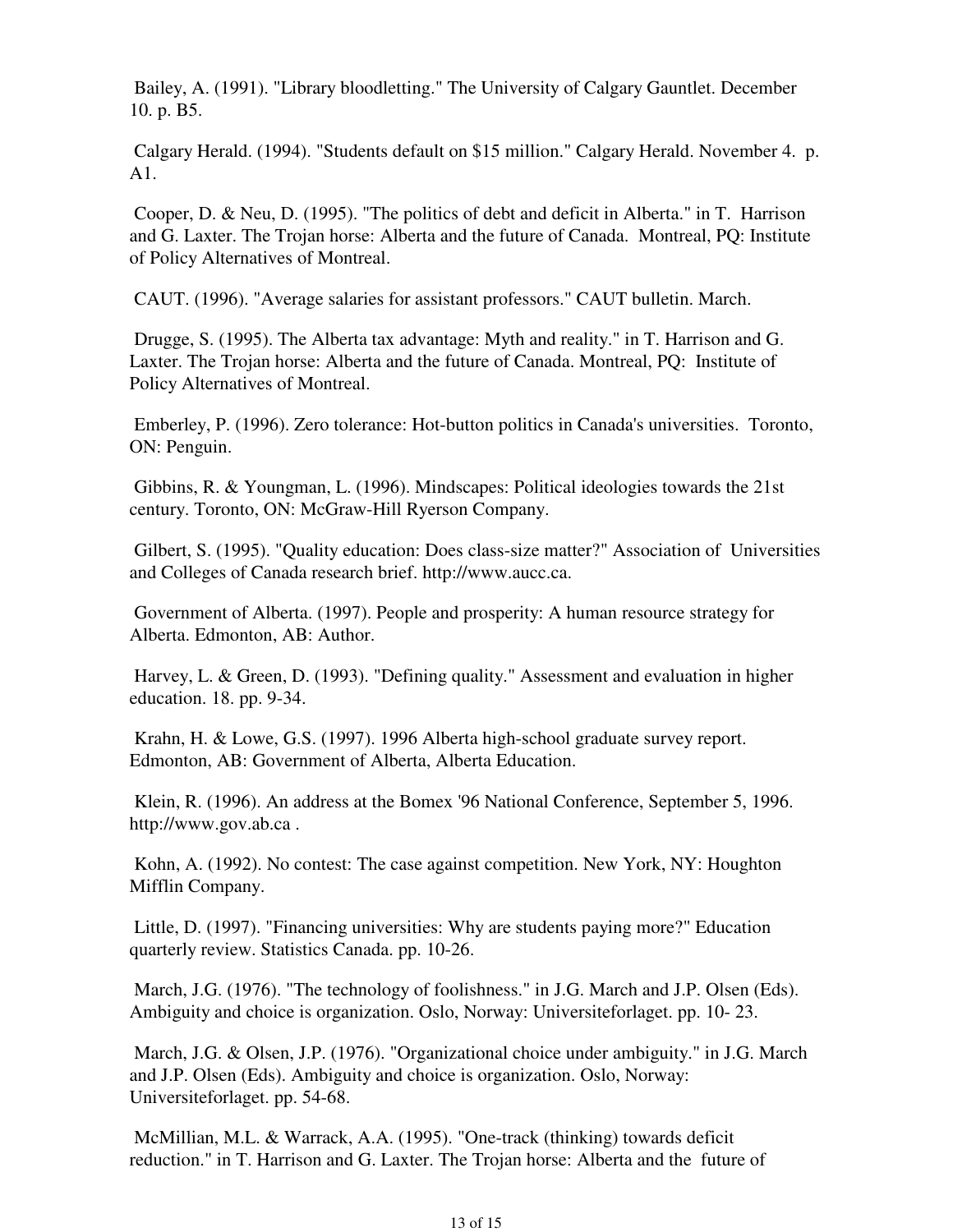Canada. Montreal, PQ: Institute of Policy Alternatives of Montreal.

 McQuaig, L. (1996). Shooting the hippo: Death by deficit and other Canadian myths. Toronto, ON: Penguin.

 Robb, M. (1997). "U of A loses competitive salary edge: From second to sixteenth in a decade: Board chair suggests MLAs see data." University of Alberta folio. May 16. 34 (18). p. 1.

SAIT. (1996). Annual report. Calgary, AB: Southern Alberta Institute of Technology.

 Stone, D. (1988). Policy paradox and political reason. Boston, IL: Scott, Foresman and Company.

 Taft, K. (1997). Shredding the public interest: Ralph Klein and 25 years of one-party government. Edmonton, AB: The University of Alberta Press and the Parkland Institute.

Treasury. (1997). Budget update. Edmonton, AB: Government of Alberta, Treasury.

 UCSU. (1996). Tuition, student aid and student debt: A comparison of Canadian and US universities. Calgary, AB: The University of Calgary Students' Union.

## **About the Author**

 Robert J. Barnetson PhD candidate, Faculty of Education The University of Calgary

Bob Barnetson is a doctoral student in adult education at The University of Calgary and Professional Affairs Officer at the Alberta College-Institutes Faculties Association. Barnetson's most recent publication is "The Alberta Experience: A return to popular

education?" in the *Canadian Journal for the Study of Adult Education*.

 Mailing Address: Alberta College-Institutes Faculties Association #412 10357 109th St. Edmonton, AB T5J 1N3

 voice (403) 423-4440 fax (403) 423-4515 email: barnetsonb@acifa.gmcc.ab.ca

## **Copyright 1997 by the** *Education Policy Analysis Archives*

The World Wide Web address for the *Education Policy Analysis Archives* is http://olam.ed.asu.edu/epaa